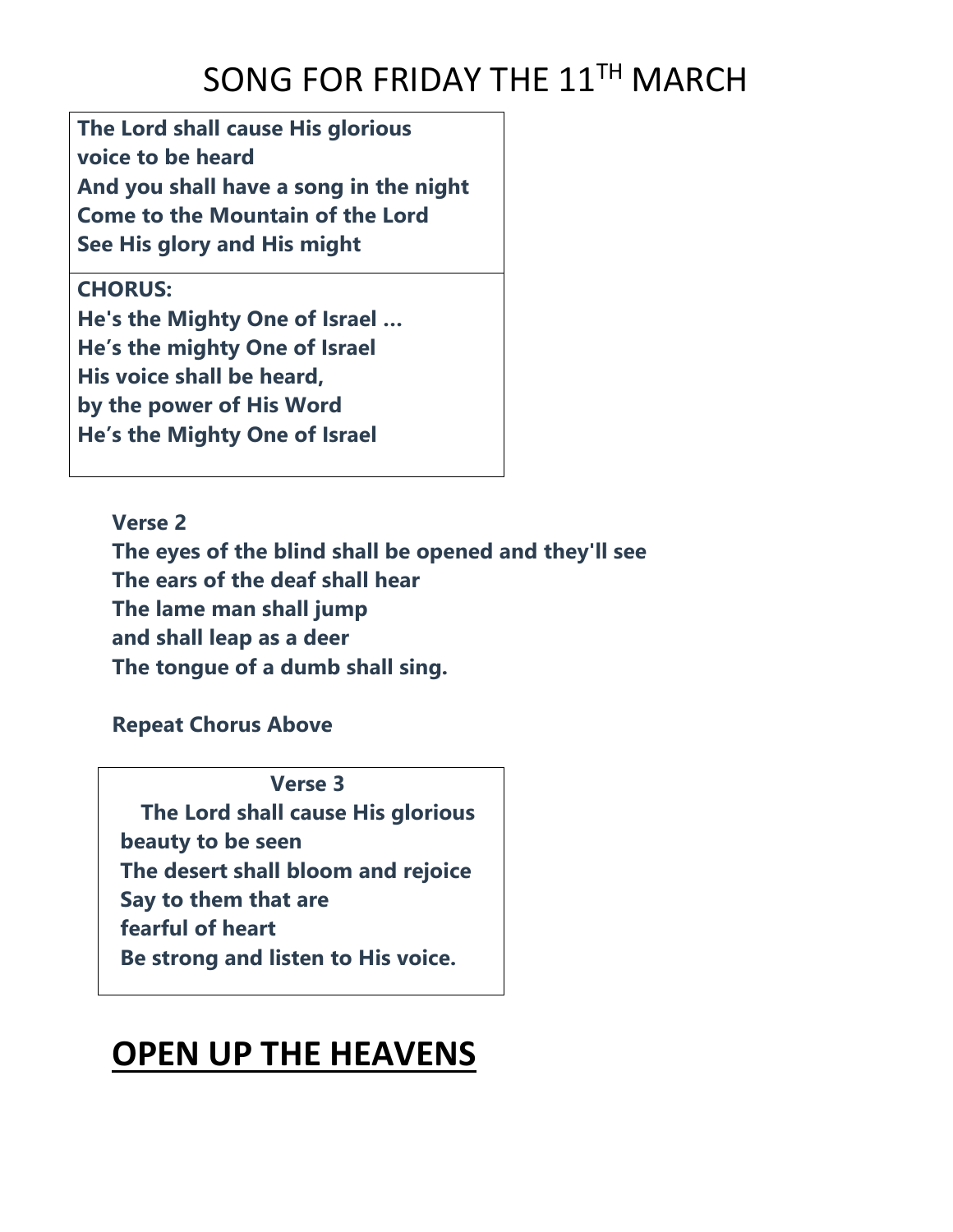## SONG FOR FRIDAY THE 11TH MARCH

#### **OPEN UP THE HEAVENS**

**We've waited for this day, we're gathered in Your Name, Calling out to You**

**Your glory like a fire… awakening desire, will burn our hearts with truth**

**You're the reason we/re here… You're the reason we're singing!**

**CHORUS;**

**Open up the heavens, we want to see You, Open up the floodgate The mighty river… flowing from Your heart, filling every part of our praise**

**Your presence in this place, Your glory on our face, We're looking to the sky**

**Descending like a cloud, You're standing with us now, Lord unveil our eyes**

**You're the reason we/re here… You're the reason we're singing!**

**Repeat chorus above 2 X's**

**Show us, show us Your Glory… Show us, show us Your power Show us, Show us Your Glory Lord… Show us, show us Your Glory… Show us, show us Your power Show us, Show us Your Glory Lo- o- rd BACK TO CHORUS ABOVE 2 X'S TO END**